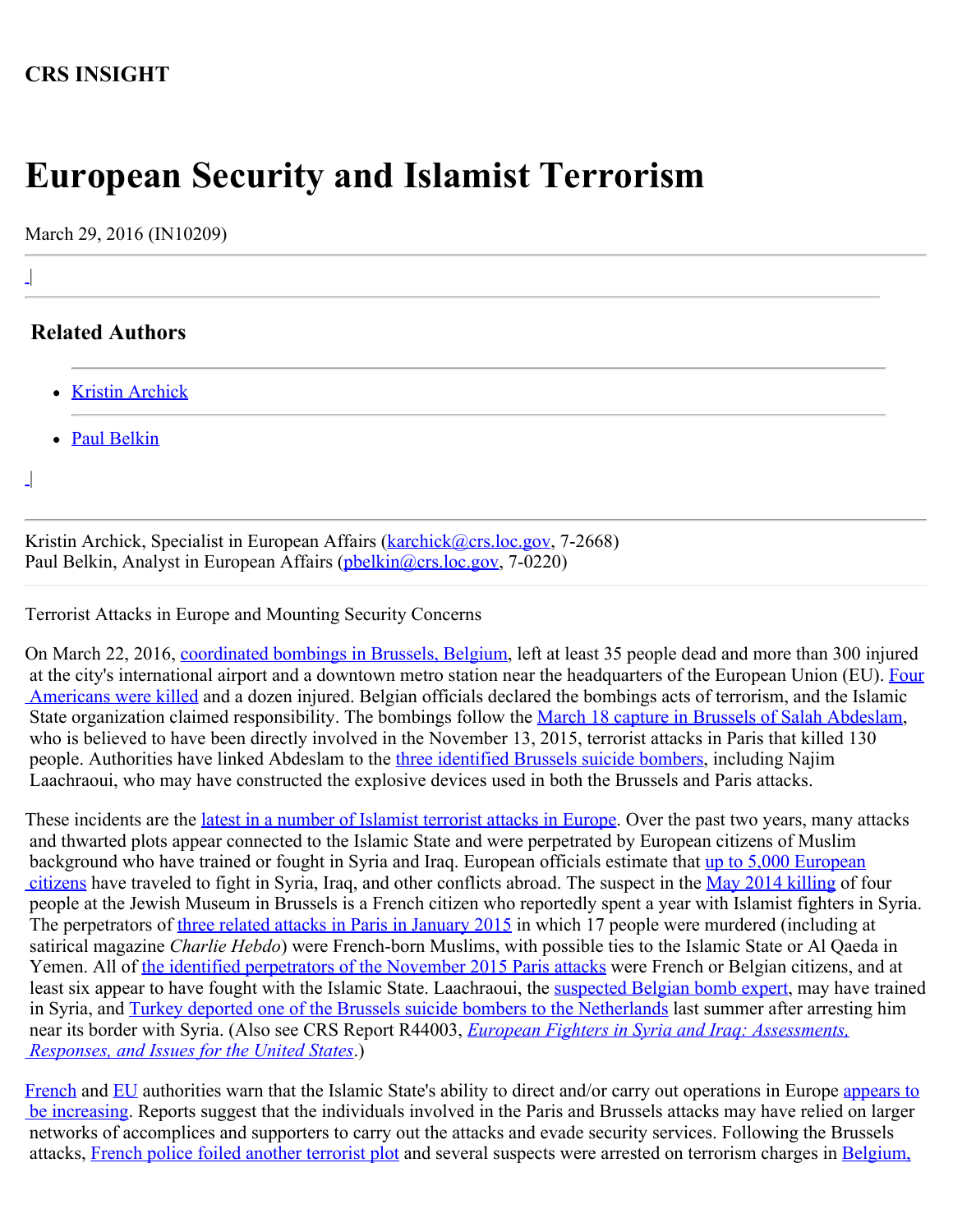[Germany, Italy, and the Netherlands](http://www.nytimes.com/2016/03/28/world/europe/brussels-attack-paris-italy-arrest.html?action=click&contentCollection=Europe&module=RelatedCoverage®ion=EndOfArticle&pgtype=article). The uptick in terrorist activity has reinforced long-standing concerns about the integration of Muslims in Europe and the potential for radicalization among some segments of Europe's Muslim populations. Worries also persist about attacks by self-radicalized individuals who may not have traveled abroad but have been inspired by Islamist extremist propaganda, such as the [Danish gunman](http://www.nytimes.com/2015/02/17/world/europe/copenhagen-denmark-attacks.html?_r=0) who killed two individuals in Copenhagen in February 2015.

Many of the recent attacks have exposed weaknesses in European domestic security, intelligence-sharing, and border controls. Some officials and analysts are concerned that terrorists could slip into Europe as part of the ongoing migrant and refugee flows. At least two of the November 2015 Paris assailants may have entered Europe through Greece in early October by posing as refugees with fake Syrian passports. At the same time, [EU officials caution against linking](https://euobserver.com/political/131114)  [refugees with terrorism.](https://euobserver.com/political/131114)

## European Responses and Challenges

European governments have employed a range of measures to combat Islamist terrorism and the so-called foreign fighter phenomenon, including increasing surveillance, prohibiting travel, and arresting returning fighters and terrorism recruiters. Some countries have bolstered existing counterterrorism laws, especially to ensure that individuals who travel abroad for terrorist purposes may be prosecuted (as required by [U.N. Security Council Resolution 2178](http://www.un.org/en/sc/ctc/docs/2015/SCR%202178_2014_EN.pdf) of September 2014). European officials are also working to more aggressively counter radicalization and extremist propaganda, especially via the Internet and social media. Some have [called on U.S. technology companies](http://www.wsj.com/articles/france-germany-seek-help-from-tech-firms-in-policing-terrorism-online-1421766194) to assist these efforts by preemptively removing terrorist content from their sites.

France, which is home to Europe's largest Muslim population (about 5-6 million), has been at the forefront of European efforts to counter the threat posed by Islamist militants. Recent estimates indicate that [up to 1,600 French nationals](http://www.rferl.org/contentinfographics/foreign-fighters-syria-iraq-is-isis-isil-infographic/26584940.html) have traveled to fight in Syria and Iraq and [roughly 2,000 people are involved in Muslim extremist cells in France](http://www.ft.com/intl/cms/s/2/1069e45c-8aec-11e5-a549-b89a1dfede9b.html#axzz3raUP7URw). French counterterrorism policies are considered to be among the most stringent in Europe. In the past year, the government has imposed travel bans on individuals suspected of seeking terrorist training abroad, prohibited speech that encourages terrorism, and [significantly enhanced the state's surveillance authorities.](http://www.theguardian.com/world/2015/may/05/france-passes-new-surveillance-law-in-wake-of-charlie-hebdo-attack) (For more information, see CRS Insight IN10301, *[France: Efforts to Counter Islamist Terrorism and the Islamic State](http://www.fas.org/sgp/crs/terror/IN10301.pdf)*.)

Belgium has also come under scrutiny. [Belgium has the highest number of foreign fighters per capita of any European](https://www.washingtonpost.com/news/worldviews/wp/2016/03/22/belgiums-big-problem-with-radical-islam/?tid=pm_world_pop_b)  [country](https://www.washingtonpost.com/news/worldviews/wp/2016/03/22/belgiums-big-problem-with-radical-islam/?tid=pm_world_pop_b) (possibly as many as 550 out of a total population of roughly 11 million) and what some describe as a "[well](http://www.nytimes.com/2015/01/25/world/europe/belgium-confronts-the-jihadist-danger-within.html)[developed underground jihadist pipeline.](http://www.nytimes.com/2015/01/25/world/europe/belgium-confronts-the-jihadist-danger-within.html)" Over the past year, authorities have disrupted several terrorist plots, including a planned attack in January 2015 in Verviers (in eastern Belgium). In late 2015, the [government proposed new](http://www.politico.eu/article/belgium-earmarks-400-million-to-islamist-radicalization-anti-terrorism-paris-attacks/)  [measures](http://www.politico.eu/article/belgium-earmarks-400-million-to-islamist-radicalization-anti-terrorism-paris-attacks/) to strengthen law enforcement capabilities against terrorism and better tackle extremism, including shutting down hate-preaching websites and monitoring radicalized youth (potentially through the use of electronic tags). Additionally, Belgian officials pledged to ["clean up Molenbeek](http://www.politico.eu/article/attack-on-paris-what-happened-im-going-to-clean-up-molenbeek/)," the Brussels district that is home to dozens of suspected Islamist militants.

Despite some progress, European authorities have encountered difficulties stemming the flow of fighters to Syria and Iraq and monitoring a growing number of potential assailants amid budgetary and personnel constraints. At least some of the suspects in a number of attacks were previously known to European security services. Law enforcement and intelligence capacities also vary across Europe. Many observers view the fact that it took Belgian services four months to find Abdeslam as [indicative of serious shortcomings](http://www.politico.eu/article/hunt-for-europes-most-wanted-man-abdeslam-isil-brussels-belgium-france-paris-attacks/) in Belgian counterterrorism policies. On the other hand, even France's widely praised counterterrorism apparatus has struggled to prevent attacks, and some experts suggest that increasingly tough policies targeting Muslims could further alienate them, exacerbating the potential for radicalization. Critics argue that efforts to integrate Muslims in Belgium and France have been largely unsuccessful.

Analysts assert that more must be done at the EU level given the [Schengen](http://ec.europa.eu/dgs/home-affairs/what-we-do/policies/borders-and-visas/schengen/index_en.htm) system, which largely permits individuals to travel without passport checks among most European countries. The [EU has sought to](http://www.consilium.europa.eu/en/policies/fight-against-terrorism/foreign-fighters/) enhance information-sharing among national and EU authorities, strengthen external border controls, and improve counter-radicalization efforts, particularly [online](http://www.ft.com/intl/cms/s/0/4d93b7f0-c804-11e4-9226-00144feab7de.html?siteedition=intl#axzz3UBhOjPEh) and in prisons. However, implementation of some initiatives has been slowed by national sovereignty concerns, law enforcement barriers to sharing sensitive information, and civil liberty protections. In December 2015, the EU reached provisional agreement on a controversial proposal for the [EU-wide collection of](http://www.europarl.europa.eu/news/en/news-room/content/20150123BKG12902/html/EU-Passenger-Name-Record-(PNR)-proposal-what)